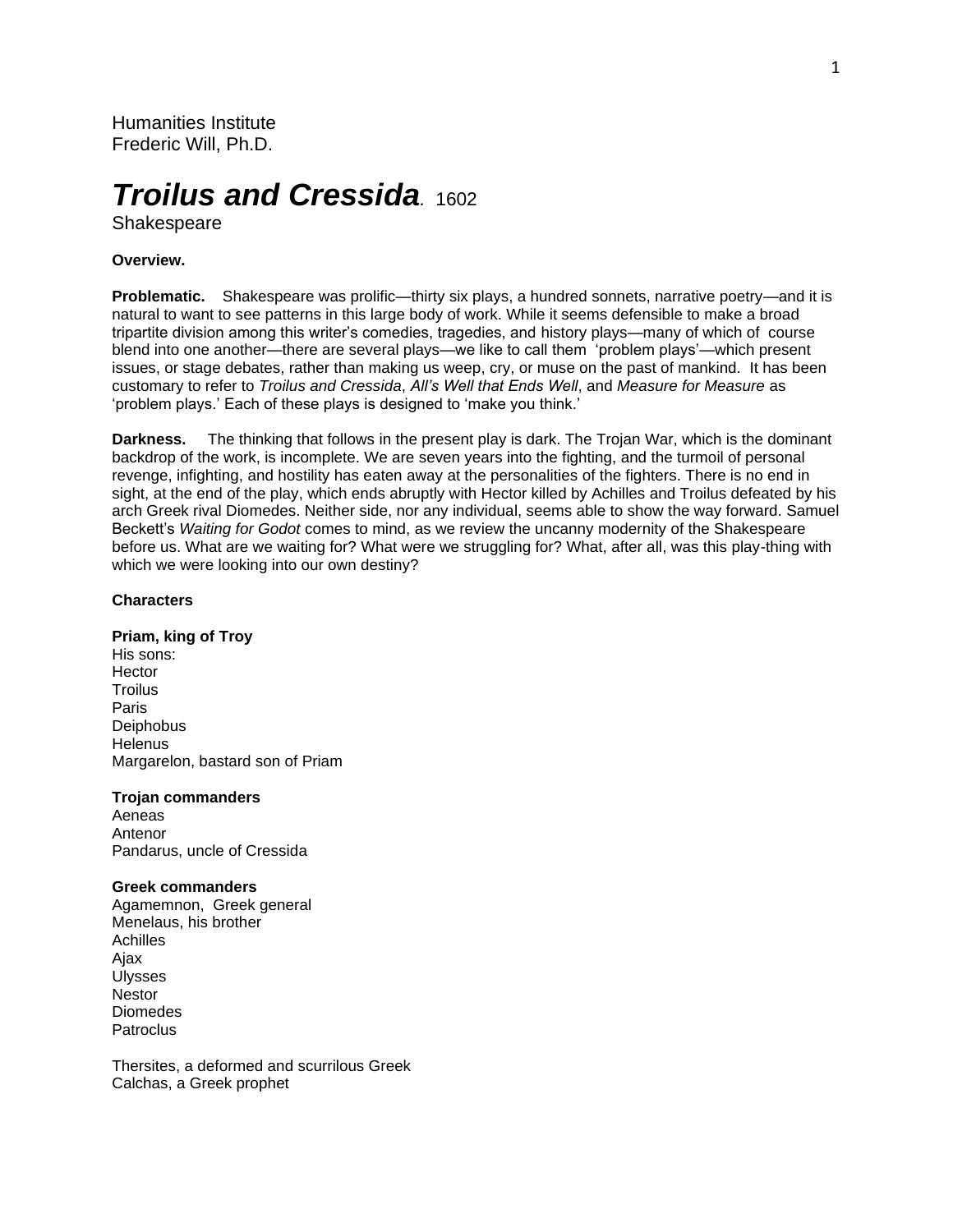Alexander, servant of Cressida Servant of Paris Servant of Troilus Servant of Diomedes

Helen, wife of Menelaus Andromache, wife of Hector Cassandra, daughter of Priam, a prophetess Cressida, daughter of Calchas

# **Story**

**Plots.** There are two plots in this play—both drawn from Shakespeare's understanding of Homer's Trojan War tale, the *Iliad*-- and they reinforce one another only indirectly. It is their subtle point of jointure that gives the play its power, and mystery.

**Crux.** There is first of all the story of the *Iliad*, incorporating all the main characters from Homer's work, and by and large dealing with them as Homer did, and, accordingly, playing out the same narrative as Homer's—with the obvious exception, as revealed in Shakespeare's title, that two characters of minor importance in Homer are given a central position in the love story that Shakespeare grafts onto the original. The Homeric narrative, as it plays out in this play, is already seven years into the war. Both sides are wearing thin, the crux of the battle seems indefinitely postponed, and the warriors palpably anticipate some decisive combat, which will swing the war one way or another.

**Separation.** It was Shakespeare's choice to concentrate on a couple of individual figures, from within this panorama, figures of romance—but with a bitter edge to it—whose deep involvement with both sides in the war makes them narratively naturals to the continued portrayal of the larger picture. Troilus (son of Priam) and Cressida (daughter of the Greek prophet Calchas, who had been instrumental in guiding the Greeks to Troy in the first place.) are at the outset of the play together in Troy, though separated in the sense that Troilus, heartbroken at being apart from her during a military engagement, is engaged in fighting. Nor is this the only time that Troilus will be separated from his love. By the mid point of the play Cressida, whose father is a Greek prophet (Calchas), is returned to the Greek camp, in exchange for the Trojan hero, Antenor, who has been captured by the Greeks. For the remainder of the play, therefore, the two lovers will be separated, and Troilus exposed to the most dread pains of jealousy and anguish.

**Double plot.** We have spoken previously—in discussing *The Merry Wives of Windsor* and *The Taming of the Shrew*—about Shakespeare the geometrician, who has a penchant for elaborated plot lines, which have a way of resolving into seamless images. In the present instance, however, Shakespeare seems fascinated with the challenge of plot structures which never quite meet at the seams. Troilus and Cressida are united through much of the beginning of the play, and in their oneness he generates passionate love language, which several times melts the frequently edgy, and occasionally sassy, language of his lady love, Cressida. After Cressida has been returned to her father, Calchas, and promised in marriage to the Greek warrior, Diomedes,

**Separation 2.** Troilus finds himself mired in longing and jealousy, taking the romantic theme of the play into its own dimensions, which conclude with the defeat of Troilus by Diomedes. In its asymptotic fashion, this romantic story development of the two main figures never quite converges with the 'main theme,' the cut from the *Iliad* which is moving into finality—the defeat of Troilus by Diomedes and the killing of Hector by Achilles. We are confronted at the end by what some of us modernists have called a 'play about a play,' and what, from a more geopolitical perspective, might be called a play about how war bumbles into place, shattering lives and crossing out its own achievements—perhaps reminding us, thus, of a modern classic like *Catch-22.*

**End.** By the end of the play, Cressida and Troilus separated, by her marriage to Diomedes, and by his heartbreak, Achilles having been lured from his long sulk, and having killed Hector, the war is unfinished, and the play is unfinished, except in the sense that 'being unfinished' is what the war was about, not to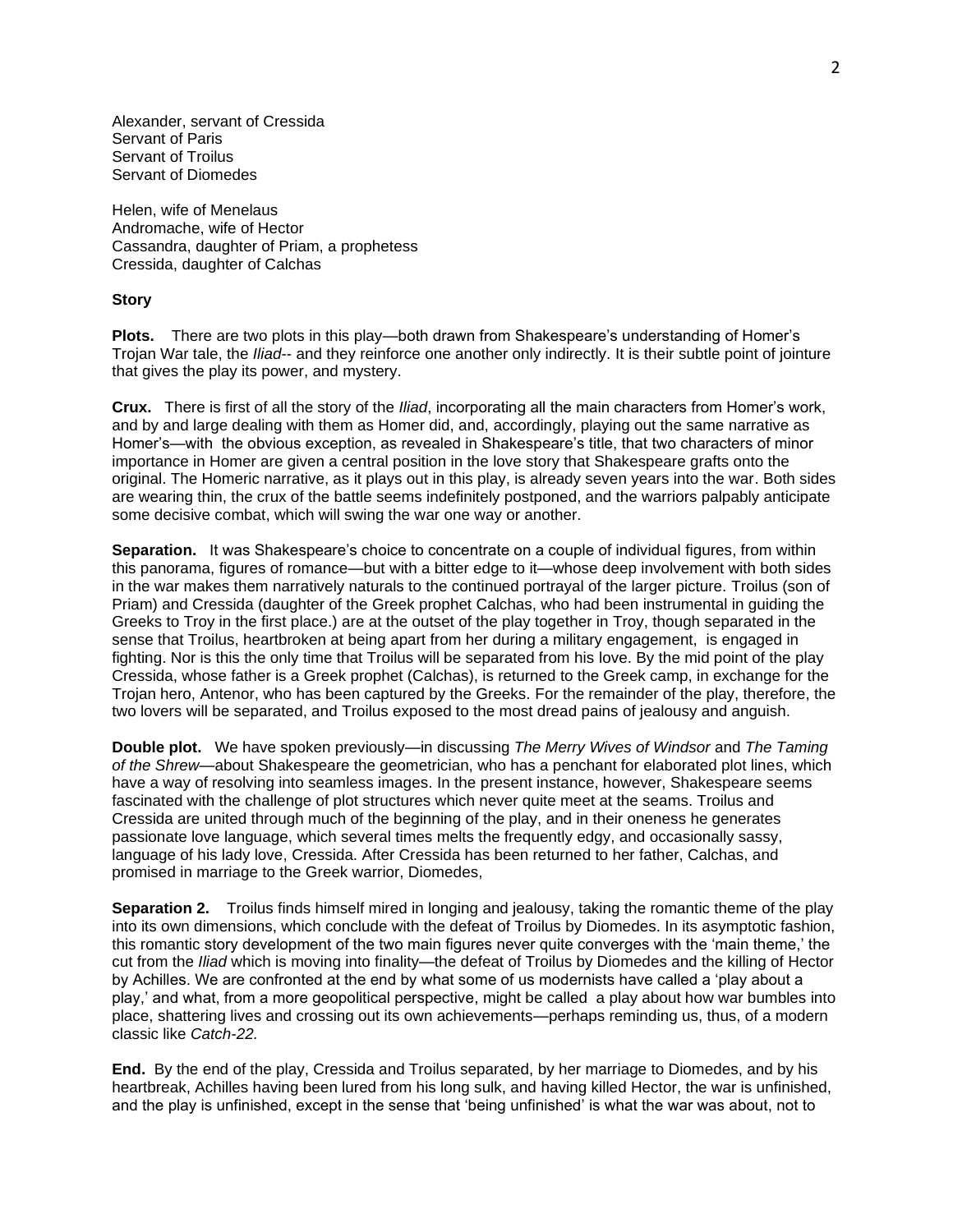mention the romance of Troilus and Cressida, which has had the cards stacked against it from the beginning. We have been immersed in the private honor squabbles of a large family of ego hungry landowners, and in the doomed sparks of a romance which has no chance of advancing beyond the stage of adolescent wit and longing. We are in the hands of a dramatist who is a highly poetic realist. Even in

*Romeo and Juliet,* as we recall, the wholehearted passion of the lovers—I mean, no trace there of Cressida's witty tongue—is embedded in a cross family rivalry which dooms it from the outset.

## **Themes**

**Romance.** Troilus and Cressida are embedded in the

midst of a great squabble of a war, which seems to have lost its dignity and direction. We might compare them to two lovers in a Hemingway novel, caught in a fleeting but therefore extremely intense romance, in the midst of a world which is unravelling; or to the two lovers in Resnais' film, *Hiroshima*, their passion and despair equally divided. In the end Cressida comes off either as a flirt, or little disposed to repel her admirers, but at her most loving she makes beautiful linguistic music with Troilus in the Trojan camp.

**Scurrility.** When we look for the 'common man' in Homer, we usually stop at Thersites, who is the man on the street in the army, dirty mouthed, contemptuous of fine manners and empty sentiments. In the present play, in which he manages to pour vicious contempt over all the fine muckety-muck of generals and heroes, he keeps the low and dirty tone ready at hand.

**Wisdom.** To our surprise, Ulysses, who is known in Homer and generally in Greek culture, as a trickster, a MacGyver or Houdini who can get out of any trap, crops up as a figure of wisdom and good counsel in *Troilus and Cressida*. At several points, and especially when declaiming the long and subtle speech on *degrees,* Ulysses sounds like the spokesman for the play's author, or if not that for a widely held, culturally conservative Elizabethan perspective on society and nature. Everything in nature has its place—the concept of the 'great chain of being' would be the ongoing eighteenth century view of his theme, in Shaftesbury and Reynolds—and therefore order is the sought for condition, in healthy societies or areas of nature. Ulysses vigorously promotes this order-oriented thematic, in the midst of a chaotic human struggle in which the center cannot hold.

**Jealousy.** Troilus is the poster boy for jealousy, an emotion in the analysis of which Shakespeare is a master—*Othello, The Merry Wives of Windsor, The Two Gentlemen of Verona*—and the fragility of his confidence in Cressida is amply justified by her sassy and flirtatious manner, her eye for the guys, while at the same time she appears to adore Troilus.

**Homoeroticism.** Thanks to Thersites' dirty mouth and scurrilous intrusions we are quite aware that Achilles and Patroclus are lovers, and that Achilles has found frequent use for his prick in bed play with his buddy. On the whole, however, the homoerotic in this male military society is trumped by the boisterous taste for social interactions and the play of **ma**sculine power.

**Main Character.** We may look on Troilus as the main character of this play, for he it is whose romantic love gives the heart to the work, although, to be sure, there is a bevy of more potent and self assured figures in the play. Troilus is a hero—Pandarus praises Troilus, to Cressida, as a greater hero than Hector—but he is afraid he will lose Cressida, and in the end he is correct; he is defeated by Diomedes, and separated from Cressida for good.

**Parallels.** Jean Giraudoux's *La Guerre de Troie n'aura pas lieu (The Trojan War will not take place)* is a WWII era, satire-comedy, on the dependence of wars on the will and planning of the people, who are forever suckers for the military solution to their problems. Joseph Heller's *Catch-22* similarly mocks the mixture of micky mouse with lethality in the business of war, which tramples on human values, in the pretense of defending them. Ernest Hemingway's *For Whom the Bell Tolls* blends deep modern romance with constant reminders of the bleakness of war, and can help us with our understanding of the Trojan War, which was ignited by a reckless *affaire de coeur*.